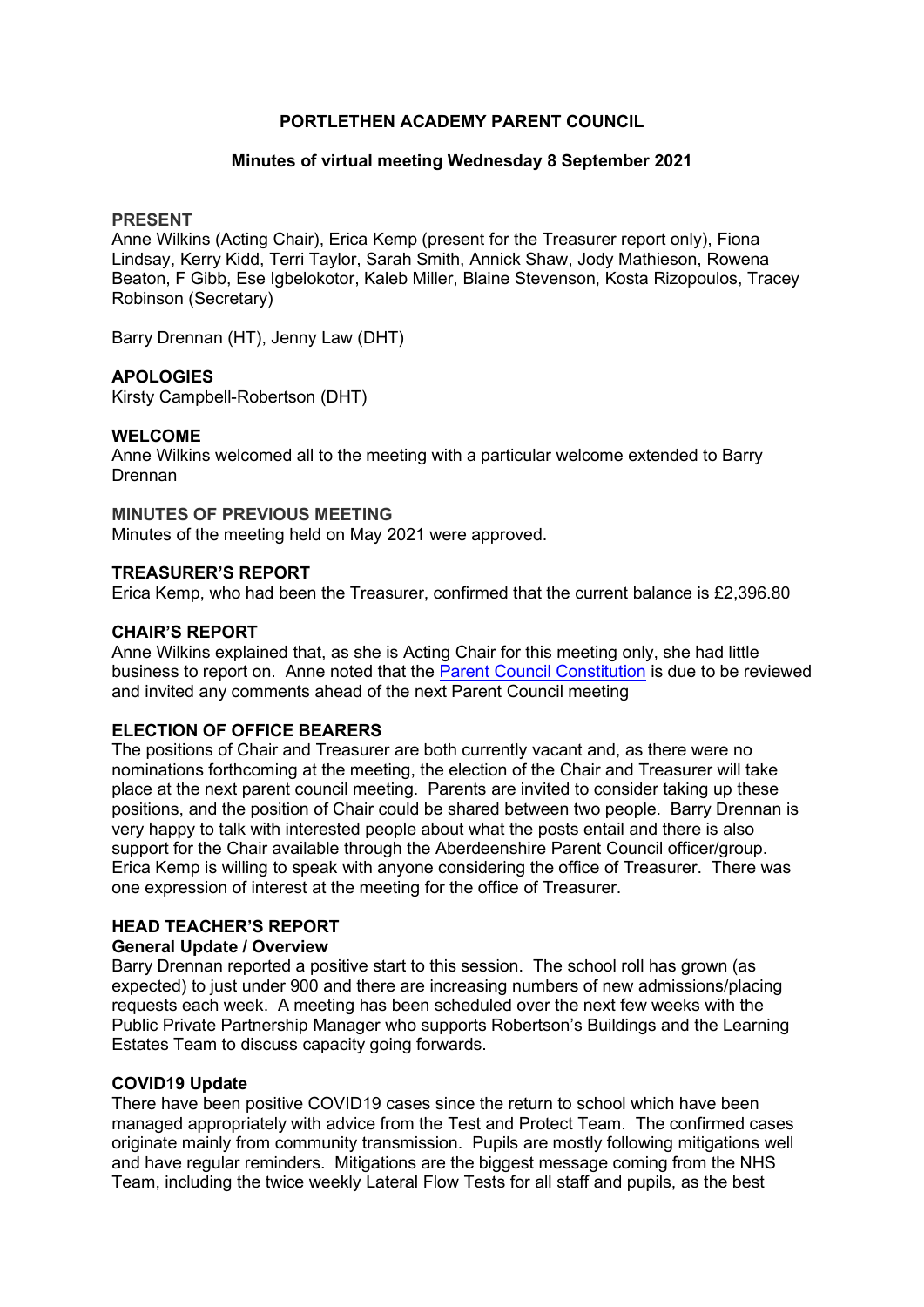course of action. It would be much appreciated and helpful if Parents/Carers continued to promote these messages at home.

Expectations have changed in identifying close contacts, and the information from Aberdeenshire Council, NHS and Mr Drennan have been shared with all parents/carers. Warn and Inform letters are sent regularly to remind everyone of the signs and symptoms if they have been in class with a confirmed positive case. The number of pupils self-isolating and awaiting PCR results have increased, but there are fewer lengthy absences at present, so many pupils are returning to school quite quickly with a negative PCR result.

For pupils who need to isolate for the 10-day window, Teaching Staff are uploading materials onto new Teams/Virtual Classes, so work can be accessed from home. Mrs Campbell-Robertson is ensuring that the Connecting Scotland Laptops/Chromebooks are distributed to those who need them from the eligibility criteria, to support home learning and teaching. Mr Drennan thanked her and the Technician Team for their support. He noted that the confirmed COVID numbers have been quite low compared to some other schools.

#### Staffing Updates

Fiona Johnston (Music Teacher) has taken up the interim 0.4 FTE post Guidance for Bourtree House. Interviews for 0.4 Permanent and 1FTE Fixed-Term Guidance posts are taking place on  $14<sup>th</sup>$  September. Interviews for the English teacher post are taking place shortly.

Lili Nagy, the School Counsellor, has left and will be replaced by a fully qualified Counsellor and Mr Drennan is awaiting an update from recruitment/her line manager. The Developing the Young Workforce (DYW) School Co-ordinator (Jess Stephen) has also left and Mr Drennan is awaiting information regarding a replacement in due course.

Lastly, the library remains open for short times within the week while the Library Re-Structure takes shape across the Aberdeenshire Council. The good news is, that following recruitment, there will be a full-time School Librarian, although timelines are uncertain.

## SQA Results / SQA This Session

Staff were very proud of our Senior Phase exam results and successes this session after a very challenging year. The resilience and determination shown by Senior Phase pupils was outstanding and individual successes have been recognised and appreciated. There was a SQA Event held at Portlethen Academy on the  $10<sup>th</sup>$  August which attracted press from across the Local Authority and nationally, interviewing some of our pupils about their experiences, the varied curriculum on offer, and their achievements. Mr Drennan expressed his thanks for the pupils who took part and Mr Cowie for facilitating.

SQA Examinations are returning for this session in the usual May/June time frame and Course Descriptors have recently been published for Teachers to align/re-structure the courses they teach accordingly. Whilst staff work on this, it is realised and appreciated that for the majority of Senior Phase Pupils this will be their first in-person examination experience. The school wants to do all it can to alleviate any fears, worries or anxieties that the pupils might have and to also support parents and carers to fully understand everything and how best they might support their young people. Therefore, in the evening of Tuesday 5<sup>th</sup> October, the school plans to host a virtual SQA Information Evening open to Parents/Carers to explain the SQA requirements, calendar, answer any queries, and to share some accessible Study Supports and hints/tips to support your child in their learning. The SQA information evening will be recorded so that parents and carers can access the information if they cannot make the event. In Clan Tutor Time, S4s are starting to look at Study Skills and ways to best use their time to consolidate the learning in class and there will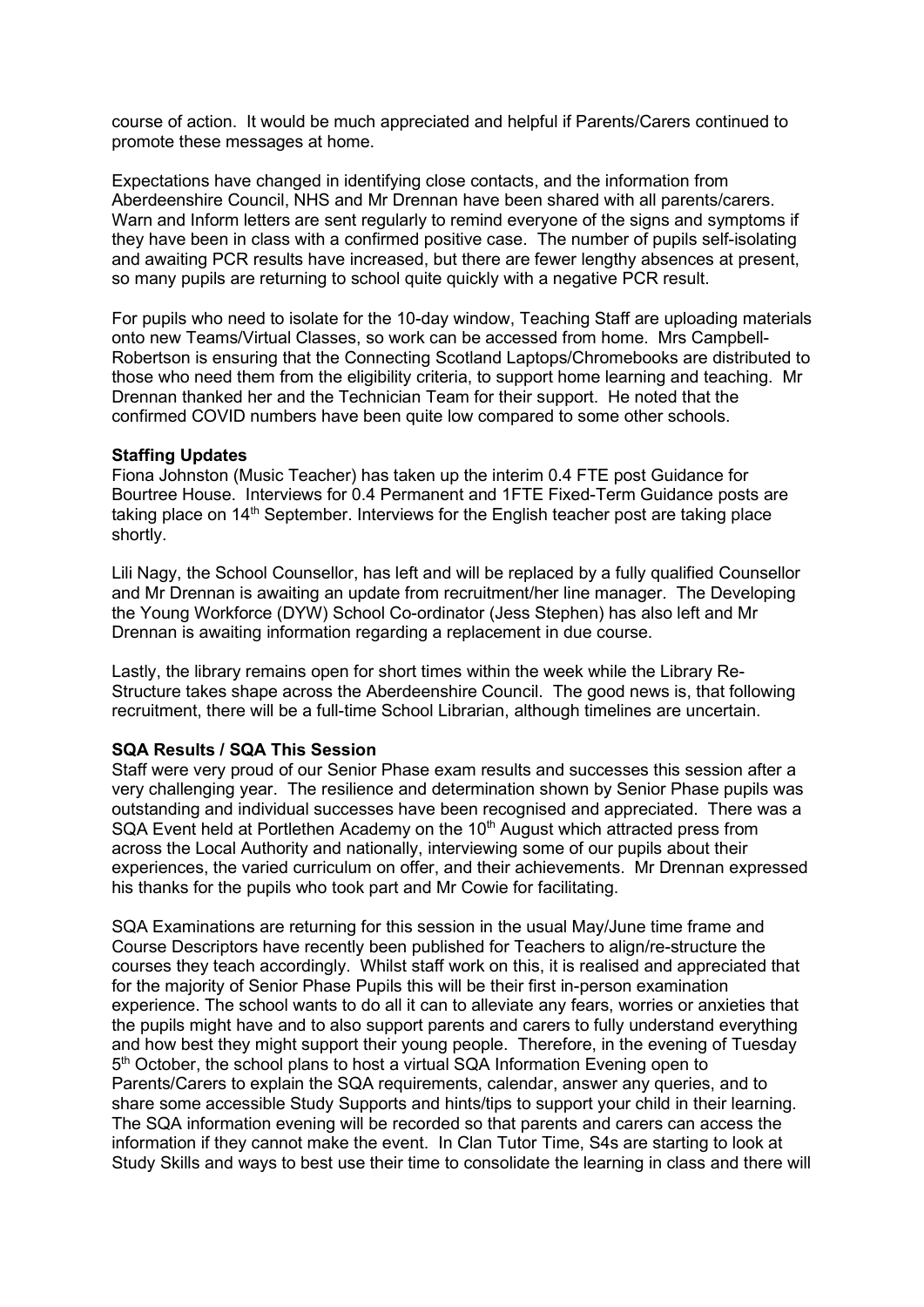be follow-up work in PSE around this and the mental health supports available should pupils feel overwhelmed or anxious.

#### S1s Settling In / Next Steps

This year the S1 cohort is very large with 184 pupils coming from the 5 cluster primary schools and also some out of zone. Most didn't get a full face-to-face P7 Transition experience due to the circumstances, however, Mrs Campbell-Robertson organised and oversaw the Virtual Transition activities, and Rhona and the Additional Support for Learning Faculty, Guidance Team, CLD and Debbie Mackay the Pupil Support Worker all gave up some of their holiday time (as they do each year) to support some pupils who require additional support in PASS. Mr Drennan expressed his thanks to all staff involved. He was also very proud of how S1 pupils have managed to settle in and for the Prefects and Captains in supporting them so well for the first few weeks.

Within the S1 year group there is quite a significant level of Additional Support for Learning needs, and ASL Staff/PSAs have been re-shuffled to support them as best we can. Pupils have been reminded of the school values and expectations in how we respect one another, and what behaviour is expected in lessons and in the local communit; and this will be followed up in Pupil Briefings. Parents/Carers will receive a Settling-In Report over the next few weeks to give a snapshot of how their child is doing.

To support the Transition experience for Parents/Carers, Rhona will be in touch to organise a few short focus groups over the next few weeks to get some feedback about further inputs, information or sessions that would be useful for you to help adjust to Academy life. It is hoped to have an online session in due course for S1 Parents/Carers to attend.

### COVID Recovery Money

The Scottish Government have given schools additional money to support COVID Recovery, and this is being used to:

- advertise for a fixed-term PSA to support classes in the middle year groups, as some support has come out of there to help our S1s at present.
- Purchasing a licence for software/an app called SUMDOG which is designed to support Literacy and Numeracy across the school and that all pupils will have access to in school and at home

#### Parents' Evenings

The School Calendar is set for the year and key dates will be published on the website shortly with the caveat that some may be subject to change, depending on the restrictions and circumstances. The first official Parents' Evening is scheduled towards the end of November. It is not yet known whether these will be face-to-face in school or through video conferencing calls.

## Clubs and Activities / Litter

Some clubs and activities are starting up again and these are being fully risk assessed to meet any current COVID restrictions. Information is being posted daily in the bulletin and pupils are encouraged to try new activities, gain new skills and make new friendships.

There has been an increase in litter across the community and school grounds which is being addressed through Pupil Briefings and the support of our wider Pupil Leadership Team (Prefects/Captains), to support SLT and Staff members on duty at lunchtimes.

## School Ties / Fundraising

Mr Drennan thanked the Parent Council for funding the purchasing ties for all new S1s. Currently ties are not compulsory due to on-going PE changing/COVID and he would like feedback on this going forwards from Parent Council, pupils and staff in due course.